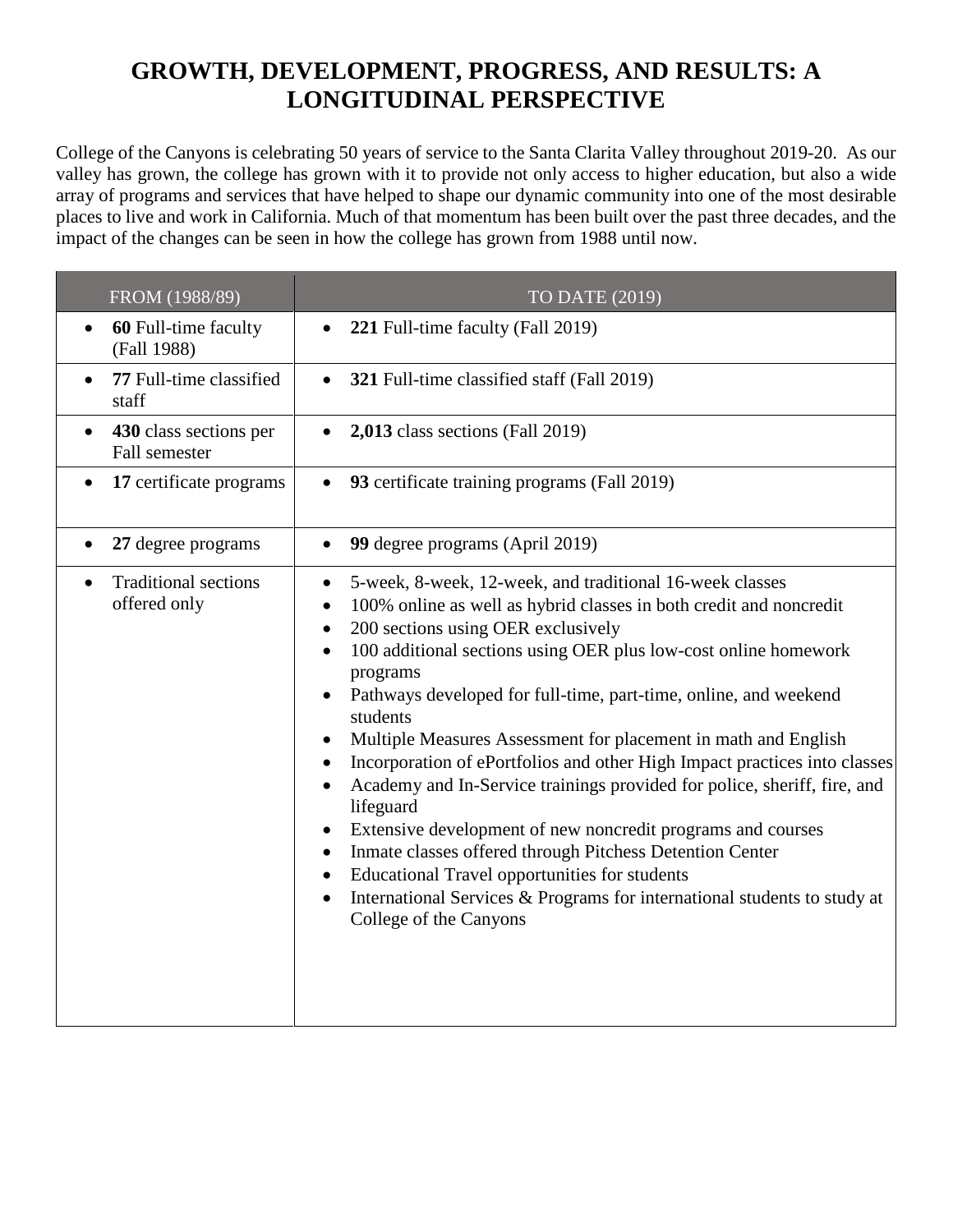| FROM (1988/89)                                                                | TO DATE (2019)                                                                                                                                                                                                                                                                                                                                                              |
|-------------------------------------------------------------------------------|-----------------------------------------------------------------------------------------------------------------------------------------------------------------------------------------------------------------------------------------------------------------------------------------------------------------------------------------------------------------------------|
| 199,347 square feet of<br>$\bullet$<br>space                                  | 881,855 square feet of space<br>Note: this total does not include the CCC Science/Lecture<br>$\Omega$<br>building.<br>Total square feet of space, including the Science/Lecture<br>$\circ$<br>building, is $936,855$<br>When complete, the CCC Science/Lecture Building will add 55,000<br>square feet of space<br>The Parking Structure added 425,403 square feet of space |
| \$8 million annual<br>budget                                                  | \$270 million adopted annual budget (2019/2020)<br>$\bullet$                                                                                                                                                                                                                                                                                                                |
| 3,409 funded FTES<br>$\bullet$                                                | 16,392 funded FTES (2018/2019)<br>$\bullet$                                                                                                                                                                                                                                                                                                                                 |
| 4,823 students<br>٠                                                           | 20,914 students enrolled (Fall 2018)<br>$\bullet$                                                                                                                                                                                                                                                                                                                           |
| 2 computer labs<br>٠                                                          | 58 computer labs<br>٠                                                                                                                                                                                                                                                                                                                                                       |
| No classes in Canyon<br>$\bullet$<br>Country                                  | This fall we are celebrating the completion of 12 years of instruction at<br>$\bullet$<br>the Canyon Country Campus, and the near-completion of a four-story,<br>55,000 square-foot Science Center. Approximately 60,000 students<br>have now earned transcripted credit at CCC since Fall 2007.                                                                            |
| 6 men's and 6 women's<br>sports                                               | 8 men's and 9 women's sports. Added:<br>$\bullet$<br>Men's Football<br>$\circ$<br>Men's and Women's Soccer<br>$\circ$<br>Women's Golf<br>O<br>Men's and Women's Swimming/Diving<br>O<br>Women's Tennis                                                                                                                                                                      |
| Under \$100,000 per<br>$\bullet$<br>year in grant funds                       | \$15.9 million received in grant funds for 2018/2019                                                                                                                                                                                                                                                                                                                        |
| $$109,225$ raised by the<br>Foundation                                        | \$1,236,333 raised by the Foundation<br>\$29,162,249 million raised by Foundation since 1988/89                                                                                                                                                                                                                                                                             |
| Fewer than \$50,000 in<br>$\bullet$<br>scholarships (total<br>endowed amount) | Nearly \$1.9 million Scholarship Endowments<br>o Osher endowed scholarship donations in the amount of<br>\$1,065,262 plus \$532,631 match invested to generate annual<br>scholarships from earnings<br>Additional \$216,454 invested for future student scholarships<br>$\circ$<br>In 2018/19, 225 students received 238 scholarships                                       |

٠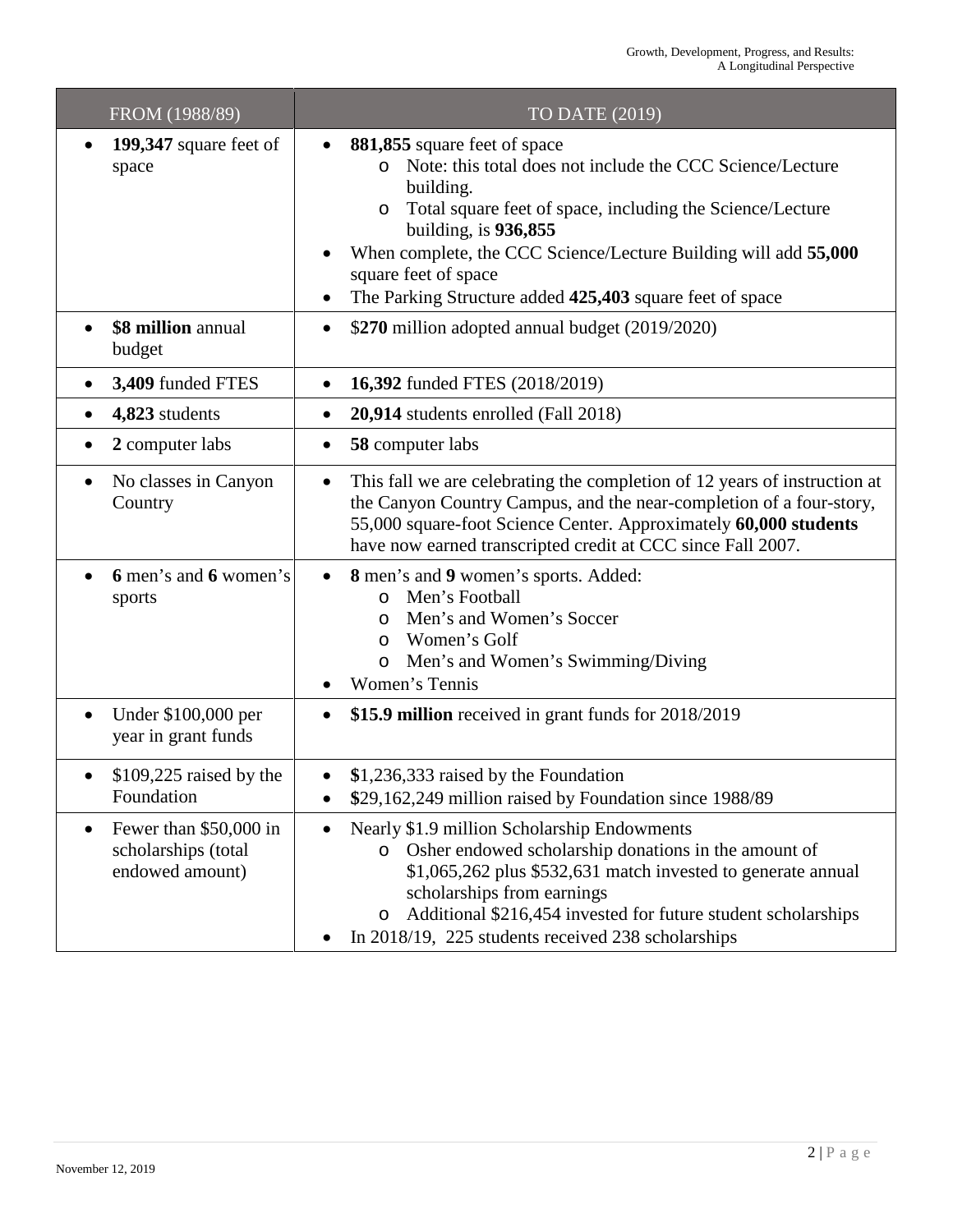| FROM (1988/89)                                                                  | TO DATE (2019)                                                                                                                                                                                                                                                                                                                                                                                                                                                                                                                                                                                                                                                                                                                                                                                                                                                                                                                                                                                                                                                                                                                                                                                                                                                                                                                                                                            |
|---------------------------------------------------------------------------------|-------------------------------------------------------------------------------------------------------------------------------------------------------------------------------------------------------------------------------------------------------------------------------------------------------------------------------------------------------------------------------------------------------------------------------------------------------------------------------------------------------------------------------------------------------------------------------------------------------------------------------------------------------------------------------------------------------------------------------------------------------------------------------------------------------------------------------------------------------------------------------------------------------------------------------------------------------------------------------------------------------------------------------------------------------------------------------------------------------------------------------------------------------------------------------------------------------------------------------------------------------------------------------------------------------------------------------------------------------------------------------------------|
| No Leadership training<br>$\bullet$                                             | Multi-faceted leadership training including:<br>$\bullet$<br>LEAP-Leadership Education in Action Program<br>$\circ$<br><b>LEAP II</b><br>O<br><b>LEAP</b> Forward<br>O<br><b>LEAP</b> Onto the Path<br>O<br>Professional Development Mentor Program<br>O<br>Leadership Skills Development Training Opportunities<br>O<br><b>Management Academy</b><br>O<br><b>Cultural Diversity Training</b><br>$\circ$<br><b>Administrative Retreats held annually</b><br>O<br>New Administrator Orientation<br>O<br>http://www.canyons.edu/pd<br>O                                                                                                                                                                                                                                                                                                                                                                                                                                                                                                                                                                                                                                                                                                                                                                                                                                                     |
| No development for<br>$\bullet$<br>staff and faculty except<br>for Faculty FLEX | <b>Created an award winning Professional Development Department</b><br>program that includes:<br><b>Classified Professionals Institute</b><br>$\bullet$<br>Pathways Professional Institute<br><b>Business Services Administrative Academy</b><br>٠<br>My Learning Plan Software<br>٠<br><b>FRED Talks</b><br>$\bullet$<br>Mentor Cohort for new Administrators<br>Equity themed workshops<br>$\bullet$<br>Doing What Matters Institute<br>$\bullet$<br><b>Classified Development Day</b><br>$\bullet$<br>600+ training opportunities offered annually for all employees<br>$\bullet$<br><b>Summer Technology Institute</b><br>$\bullet$<br><b>Technology Training Workshops</b><br>$\bullet$<br>Professional Development Mentor Program<br>$\bullet$<br><b>Classified Professional Development Day</b><br>$\bullet$<br>10 FLEX days dedicated to faculty Professional Development<br><b>Management Academy</b><br><b>Administrative Assistants Academy</b><br>Synergy program for new faculty<br>Online Instructor Certification program<br>Skilled Teacher Certificate Program<br>First Aid/CPR/AED Training<br><b>Emergency Preparedness Trainings</b><br><b>LGBTQ Safe Zone Trainings</b><br>Mental Health First Aid Trainings<br><b>Sexual Assault Prevention Trainings</b><br><b>Sexual Harassment Prevention Training</b><br><b>Cultural Diversity and Student Equity Trainings</b> |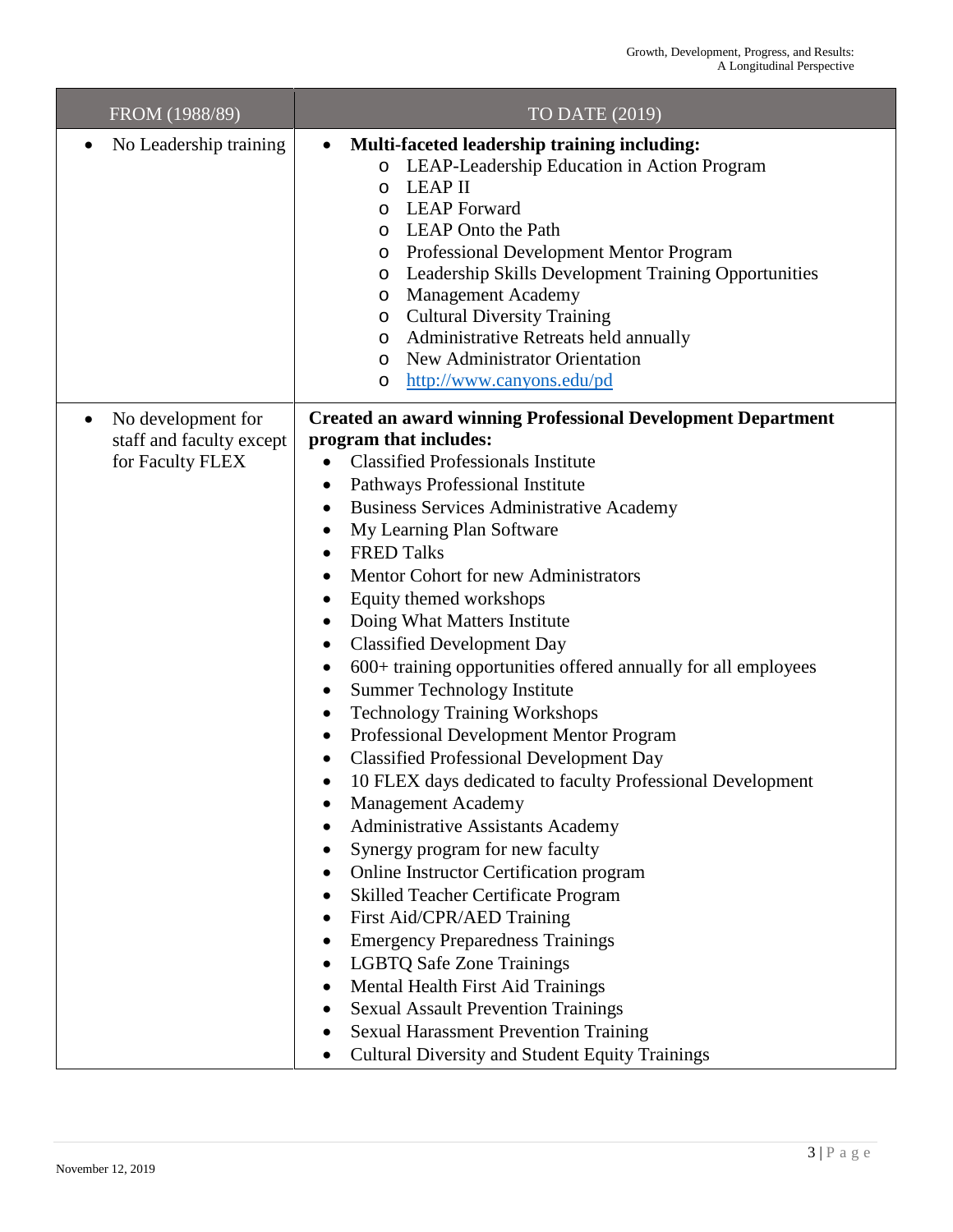**Contract Contract** 

| FROM (1988/89)                                                                                 | TO DATE (2019)                                                                                                                                                                                                                                                                                                                                                                                                                                                                                                                                                                                                                                      |
|------------------------------------------------------------------------------------------------|-----------------------------------------------------------------------------------------------------------------------------------------------------------------------------------------------------------------------------------------------------------------------------------------------------------------------------------------------------------------------------------------------------------------------------------------------------------------------------------------------------------------------------------------------------------------------------------------------------------------------------------------------------|
| No development for<br>$\bullet$<br>staff and faculty except<br>for Faculty FLEX<br>(continued) | <b>New Employee Orientations</b><br>$\bullet$<br><b>International Film Festival</b><br>Friday Night Film Series<br>٠<br>Modern Languages Film Series<br>٠<br>Books & Ideas<br>$\bullet$<br>Sociology Lecture Series<br><b>Math Workshop Series</b><br>$\bullet$<br><b>History Department Film Series</b><br>Conversations with the Artist<br>Celebrating the Humanities Program<br>٠<br>Women's Conference                                                                                                                                                                                                                                          |
| No support programs<br>٠<br>for Athletics                                                      | 12 Head Coaches<br>$\bullet$<br>o 8 Full-time Coaches<br>4 Adjunct Coaches<br>$\circ$<br>41 Assistant Coaches<br>2 Full-time Assistant Coaches<br>$\Omega$<br>39 Short-term or Volunteer Assistant Coaches<br>$\Omega$<br>Added an athletic counselor<br>Added an athletic academic specialist<br>Added a part-time SID<br>٠<br>Reorganized the Kinesiology/Physical Education/Athletics School<br>Added an Associate Athletic Director<br>Developed an Athletic Hall of Fame<br>٠<br>Developed the Student-Athlete Academic Achievement Dinner<br>Added students athletic/academic mentor program (SAM)<br><b>Added Full-time Athletic Trainer</b> |
| No Facilities Master<br>$\bullet$<br>Plan - 1964-1989                                          | Have developed six Facilities Master Plans since 1988.<br>$\bullet$<br>Utilized local bond measure to leverage additional funding allowing the<br>college to garner a total of \$574,364,824 to build, expand, and<br>modernize our campus<br>Have received \$435,611,256 from Local Bonds<br>Have received \$105,723,557 from State Bonds and State Match<br>Have received \$33,030,011 from Local Funds, including fundraising<br>efforts such as Foundation Capital Campaigns, Partnerships, and<br>Certificates of Participation.                                                                                                               |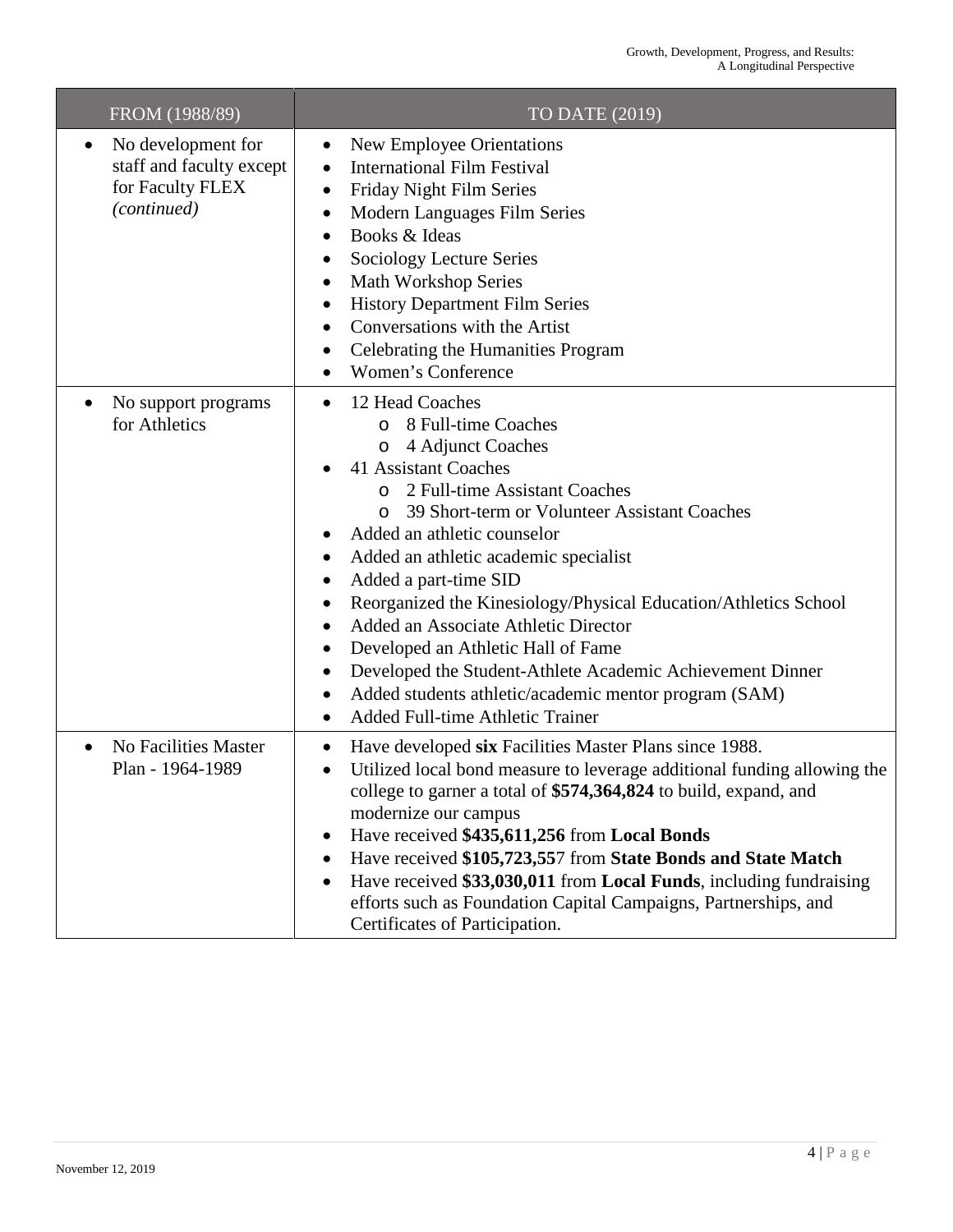| FROM (1988/89)                                                                             | TO DATE (2019)                                                                                                                                                                                                                                                                                                                                                                                                                                                                                                                                                                                                                                                                                                                                                                                                                                                                       |
|--------------------------------------------------------------------------------------------|--------------------------------------------------------------------------------------------------------------------------------------------------------------------------------------------------------------------------------------------------------------------------------------------------------------------------------------------------------------------------------------------------------------------------------------------------------------------------------------------------------------------------------------------------------------------------------------------------------------------------------------------------------------------------------------------------------------------------------------------------------------------------------------------------------------------------------------------------------------------------------------|
| No money $(\$)$ in<br>$\bullet$<br>training funds to work<br>with business and<br>industry | Created an Economic Development Division – In total, College of the<br>$\bullet$<br>Canyons generated \$43,664,620 million in capital for local businesses<br>in the Santa Clarita Valley since 1993/1994, served 12,038 businesses,<br>and trained 61,626 local employees<br>o Note: 61,626 trained includes all business units of the Economic<br><b>Development Division</b><br>7,577 people were trained through ETP<br>29,659 people were trained through the SBDC (FY 2007-2019)<br>12,477 people were trained through non-ETP training<br>Total trained to date $-61,626$<br>The number of apprenticeships awarded to date - 67<br>2,954 employees at 1,554 local businesses were trained in 2018/2019<br>Counseled 1,028 entrepreneurs                                                                                                                                       |
| No revenue from<br>$\bullet$<br><b>International Student</b><br>Program (ISP) tuition      | Added this program and achieved a cumulative gain in revenue of<br>$\bullet$<br>\$11,657,979 from 1999 to 2018/2019<br>Since Spring 2014, the ISP has grown its revenue from budgeted<br>\$500,000 for 2013/2014 to over \$1 million for each of the 2015/2016,<br>2016/2017, 2017/2018, and 2018/19 FY. ISP's revenue for 2018/2019<br>was \$1.5 million.<br>The <b>net income</b> from 1998 to 2019 is \$3,446,436.<br>$\bullet$<br>ISP has students from 38 countries, with 21 languages spoken on<br>campus.                                                                                                                                                                                                                                                                                                                                                                     |
| No upper division<br>$\bullet$<br>access on campus                                         | Opened the University Center and served over 3,420 graduates in 35<br>programs                                                                                                                                                                                                                                                                                                                                                                                                                                                                                                                                                                                                                                                                                                                                                                                                       |
| No technology plans<br>٠                                                                   | Created a technology department<br>٠<br>Completed six technology plans (1996, 1999, 2001, 2006, 2011, 2017)<br>which set forth goals and led to development of a wireless campus, high<br>speed internet and state-of-the-art capabilities<br>Created Technology Centers on both campuses<br><b>Opened Makerspaces</b><br>Developed college's home page and presence on the internet utilizing a<br>content management system to ensure currency of content and 508<br>compliance.<br>Launched a Mobile Application to give students, employees, and<br>community members access to college information from their mobile<br>devices.<br>Developed a District data network that has grown spanning every<br>building on both campuses, one off-site location, and a co-location<br>facility delivering consistent and reliable access to District data<br>resources and the internet |

▅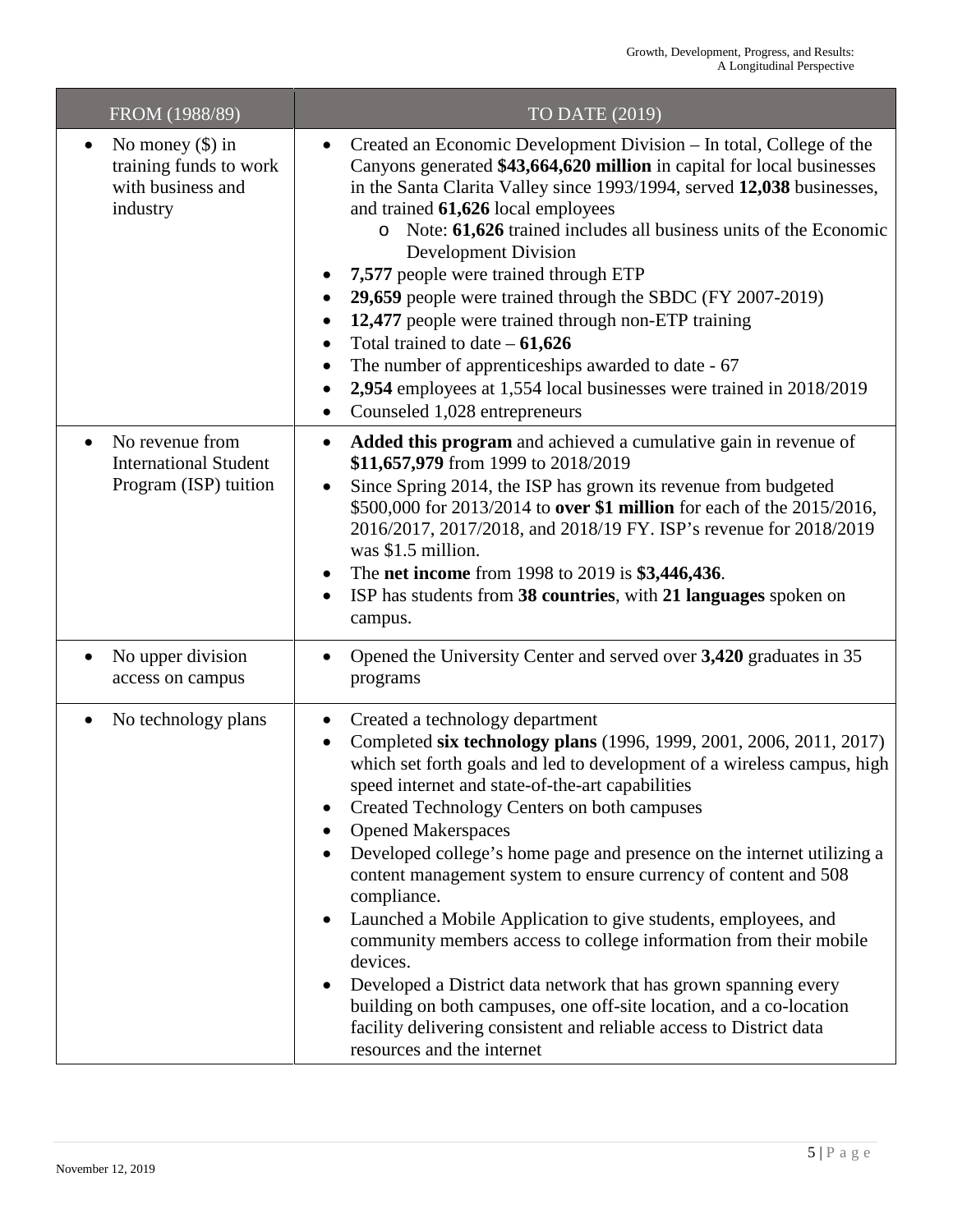| FROM (1988/89)                     | TO DATE (2019)                                                                                                                                                                                                                                                                                                                                                                                                                                                                                                                                                                                                                                                                                                                                                                                                                                                                                                                                                                                                                                                                                                                                                                                                                                                                                                                                                                                                                                                                                                                                                                                                                                                                                                                                                                                                                                                                                                                                                                                                                                   |
|------------------------------------|--------------------------------------------------------------------------------------------------------------------------------------------------------------------------------------------------------------------------------------------------------------------------------------------------------------------------------------------------------------------------------------------------------------------------------------------------------------------------------------------------------------------------------------------------------------------------------------------------------------------------------------------------------------------------------------------------------------------------------------------------------------------------------------------------------------------------------------------------------------------------------------------------------------------------------------------------------------------------------------------------------------------------------------------------------------------------------------------------------------------------------------------------------------------------------------------------------------------------------------------------------------------------------------------------------------------------------------------------------------------------------------------------------------------------------------------------------------------------------------------------------------------------------------------------------------------------------------------------------------------------------------------------------------------------------------------------------------------------------------------------------------------------------------------------------------------------------------------------------------------------------------------------------------------------------------------------------------------------------------------------------------------------------------------------|
| No technology plans<br>(continued) | Expanded our computer population to over 4,095 machines<br>$\bullet$<br>Single-Sign On for employees utilizing one username and password to<br>access District applications.<br>Developed the first online courses in 2000 and have continued to expand<br>$\bullet$<br>online offerings ever since<br>Consolidated all technology purchases to ensure economies of scale<br>$\bullet$<br>through bulk purchasing<br>Email accounts for all students and employees<br>Internet access on both campuses with redundancy between the<br>campuses for disaster recovery<br>Web conferencing capabilities enhancing current teleconference and<br>$\bullet$<br>video conference systems<br>Electronic signatures on contracts and an online leave system for non-<br>instructional employees<br>Document imaging and online form processing to promote a paperless<br>workplace.<br>"Smart" classrooms which now make up over 98% of all District<br>$\bullet$<br>classrooms<br>Moved our Board Agenda to a cloud-hosted, online environment<br>٠<br>Live streaming of Board meetings to increase access<br>$\bullet$<br>Window's, Apple, and Linex based physical and virtual server<br>environment providing critical campus services utilizing over 72<br>physical servers and 247 virtual servers distributed between 3 data<br>centers and a co-location facility for redundancy<br>Physical and virtual server environments providing critical campus<br>$\bullet$<br>services utilizing over 72 physical servers and 247 virtual servers spread<br>between 4 data centers; 2 in Valencia, 1 in Canyon Country, and 1 in<br>San Joaquin Delta College.<br>Systems have expanded from Windows and Apple to now include Red<br>Hat Enterprise Linux and CentOS Linux.<br>Deployment of a new Web Content Management System that ensures<br>web pages are 508/WCAG 2.0 accessibility compliant.<br>Utilization of Single-Sign On which enables users to use one username<br>$\bullet$<br>and one password to login to multiple applications once. |
|                                    | Implementation of an Electronic Content Management system with<br>advanced workflow capability and web forms.                                                                                                                                                                                                                                                                                                                                                                                                                                                                                                                                                                                                                                                                                                                                                                                                                                                                                                                                                                                                                                                                                                                                                                                                                                                                                                                                                                                                                                                                                                                                                                                                                                                                                                                                                                                                                                                                                                                                    |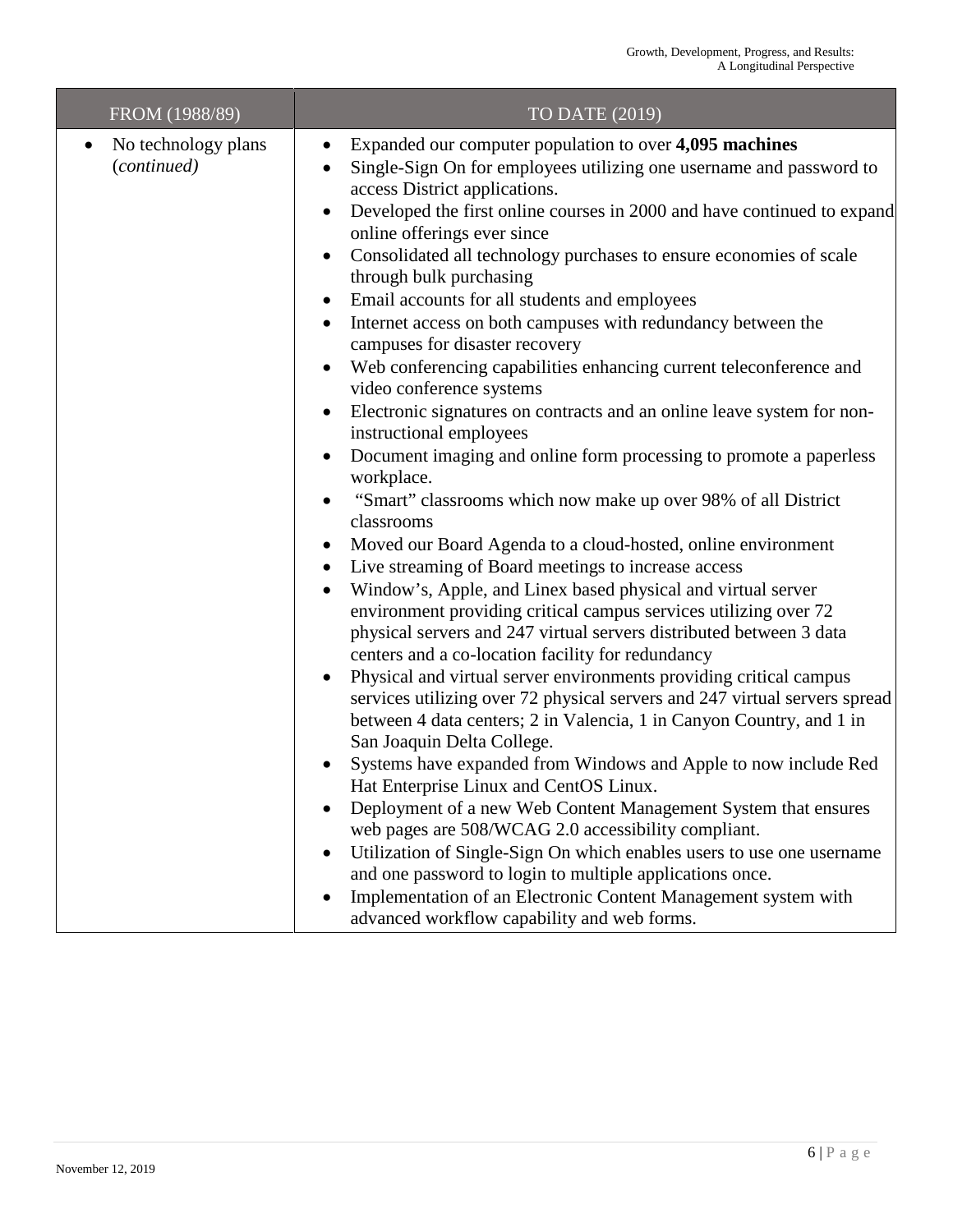| FROM (1988/89)        | TO DATE (2019)                                                                                                                                                                                                                                                                                                                                                                                                                                                                                                                                                                                                                                                                                                                                                                                                                                                                                                                                                                                                                                                                                                                                                                                                                                                                                                                                                                                                                                                                                                                                                                                                      |
|-----------------------|---------------------------------------------------------------------------------------------------------------------------------------------------------------------------------------------------------------------------------------------------------------------------------------------------------------------------------------------------------------------------------------------------------------------------------------------------------------------------------------------------------------------------------------------------------------------------------------------------------------------------------------------------------------------------------------------------------------------------------------------------------------------------------------------------------------------------------------------------------------------------------------------------------------------------------------------------------------------------------------------------------------------------------------------------------------------------------------------------------------------------------------------------------------------------------------------------------------------------------------------------------------------------------------------------------------------------------------------------------------------------------------------------------------------------------------------------------------------------------------------------------------------------------------------------------------------------------------------------------------------|
| No venue for the arts | Multiple Venues for the Visual & Performing Arts<br>$\bullet$<br>o PAC Mainstage<br><b>Black Box Theatre</b><br>O<br>S-130 Experimental theatre<br>O<br>COC Art Gallery Established in 1997<br>O<br>Established a second Community Art Gallery in the Library,<br>O<br>Room 206, in 2018<br>Student Art Collection Established in 2011<br>O<br><b>UCEN</b> Lobby<br>O<br>Pico Hall 101-Dance Studio<br>O<br>Pico Hall 202 - Band Room<br>$\circ$<br>Pico Hall 219 - Choir Room<br>O                                                                                                                                                                                                                                                                                                                                                                                                                                                                                                                                                                                                                                                                                                                                                                                                                                                                                                                                                                                                                                                                                                                                 |
| No School of the Arts | Established the School of Visual & Performing Arts<br>Became a Steinway School. One of only five CCCs to receive that<br>٠<br>distinction.<br>Launched COC Presents Professional Artist series<br>Developed business partnerships to sponsor the COC Presents<br>٠<br>The 2017-2018 COC Presents Season was the most profitable year (the<br>2019-2020 Season is looking particularly strong!)<br>Launched Patrons of the Arts - Increased membership and sponsorship<br>of arts activities with community Volunteers<br>In 2010, the College of the Canyons K-12 Arts Education Program,<br>along with four school districts (Castaic, Newhall, Saugus and Sulphur<br>Springs) became one of the Kennedy Center Partners in Education.<br>Through this partnership there have been 40 new teachers trained in Arts<br>Education strategies yearly (360 teachers across 4 districts as of Fall<br>2019).<br>The K-12 Arts Education outreach program has expanded from<br>partnering with four districts to five districts this year (adding Hart) The<br>program continues to provide workshops, artist residencies, assemblies<br>and professional development training in art integration techniques<br>The Art Department Faculty and students created the STREET PIANO<br>Project. Providing the opportunity for impromptu music making and<br>creative space making.<br>The Art Department Club curates and installs exceptional student art in<br>the Mentry Hall walkways<br>The Art Department has created a new Art History ADT/program and<br>new non-credit art program initiatives have been launched. |

г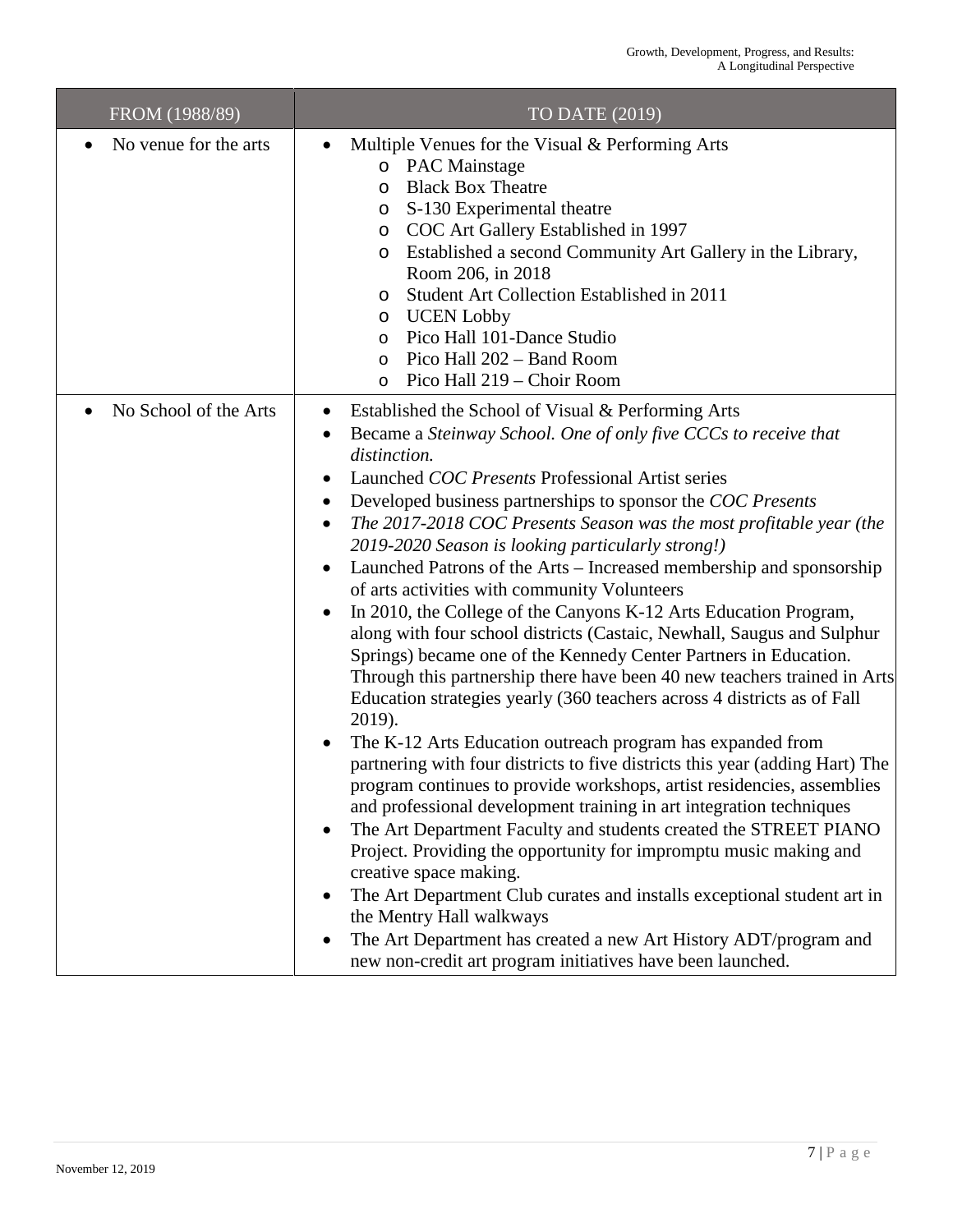| FROM (1988/89)                       | TO DATE (2019)                                                                                                                                                                                                                                                                                                                                                                                                                                                                                                                                                                                                                                                                                                                                                                                                                                                                                                                                                                                                                                                                                                                                                                                                                                                                                                                                                                                                                                                                                                                                                                                                                                                                                                                                                                                                                                                                                                                                                                                                                                                                                                                                                                                                                                                                                                                                                                         |
|--------------------------------------|----------------------------------------------------------------------------------------------------------------------------------------------------------------------------------------------------------------------------------------------------------------------------------------------------------------------------------------------------------------------------------------------------------------------------------------------------------------------------------------------------------------------------------------------------------------------------------------------------------------------------------------------------------------------------------------------------------------------------------------------------------------------------------------------------------------------------------------------------------------------------------------------------------------------------------------------------------------------------------------------------------------------------------------------------------------------------------------------------------------------------------------------------------------------------------------------------------------------------------------------------------------------------------------------------------------------------------------------------------------------------------------------------------------------------------------------------------------------------------------------------------------------------------------------------------------------------------------------------------------------------------------------------------------------------------------------------------------------------------------------------------------------------------------------------------------------------------------------------------------------------------------------------------------------------------------------------------------------------------------------------------------------------------------------------------------------------------------------------------------------------------------------------------------------------------------------------------------------------------------------------------------------------------------------------------------------------------------------------------------------------------------|
| No School of the Arts<br>(continued) | The Dance Department has continuously collaborated with the Music<br>$\bullet$<br>Department on the Electronica Musique concert by providing COC<br>dancers to dance to student created music compositions.<br>The Graphic Media Design Department (GMD) launched and continues<br>$\bullet$<br>to offer the Kevin Jenkins Memorial Lecture Series<br>Five GMD graduates were accepted into the summer 2019 Bixel<br>$\bullet$<br>Exchange/Snap Academy educational program, the six-week academy<br>connects CCC students to the tech industry and provides work<br>experience and job placement.<br>GMD was invited to participate in the Creating Pathways/Abriendo<br>$\bullet$<br>Caminos Title V Grant program, a multi-institutional grant with the<br>mission to increase the preparation of Latinx and low- income students.<br>The Media Entertainment Arts Department (MEA) started Canyons<br>$\bullet$<br>Radio (now expanded to a Podcast) and Cougarnews still Streams online<br>The Animation program (as part of MEA) animated the interview of<br>٠<br>Holocaust Survivor, Leon Malmed. This project has developed into an<br>annual Genocide Remembrance Project.<br>The Filmmaking Program in MEA has seen a significant boom in<br>$\bullet$<br>enrollment, as the Santa Clarita Valley continues to be a major player in<br>the Film Industry<br>The Jack and Victoria Horne Oakie Foundation reached the \$140,000<br>$\bullet$<br>mark in scholarships to Visual Arts and Filmmaking Students<br>The Music Department's Vocal Jazz ensemble are nationally recognized<br>and asked to perform at competitive festivals - Just Jazz continues to be<br>invited annually to perform at the National Jazz Convention. They have<br>also been selected as one of only six groups in the United States to<br>compete at The University of Miami's Frost School of Music in Spring<br>2020!<br>The Music Department:<br>o Is currently working to develop a Commercial Music Program,<br>equipped with an on-campus recording studio.<br>Is working to produce Hipified Records' third album, which<br>O<br>features original student compositions and collaborations<br>through the Music Department's Student Club.<br>Continues to provide support and entertainment for campus-wide<br>$\circ$<br>events such as Opening Day and the Chancellor's Circle dinner. |